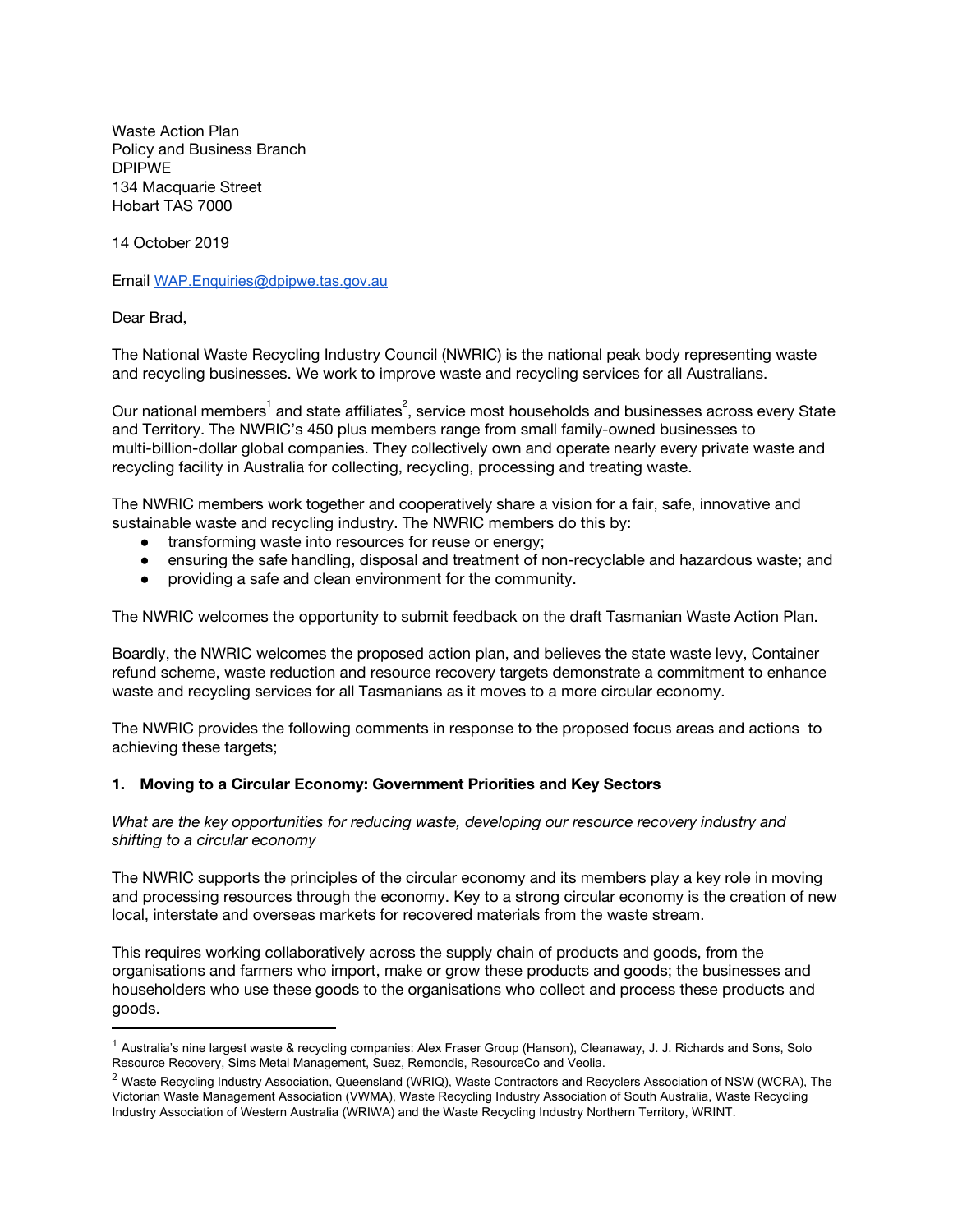It's about increasing the amount of recovered materials back into the supply chain, replacing virgin materials wherever possible to create value and a market pull for recovered materials. It's about developing circular products and goods that are regenerative and restorative. To do this successfully it is important to establish much closer links between those who import and make the products and goods with those who collect and process them so that these resources can be recirculated through the economy.

It's also about educating the users on how they can choose better in what they buy (i.e. recycled content), how they can reuse and repair the products and goods to extend their useful life, and how they can dispose of them properly through the correct collection channels, keeping them clean so they can be recycled and reused in products and packaging, as compost in agriculture or as substrates and aggregates in civil construction.

It's also about putting in the necessary regulatory framework such as extended producer responsibility schemes, mandating recycled content in product and packaging, banning non-recyclable and unnecessary single use plastics, providing recycling rebates to make recovered materials competitive with virgin material at either a state or national level. This will ensure a level playing field for both producers and processors, and provides the appropriate market signals that rewards circularity and penalises non regenerative, linear waste generation.

Therefore, it is important that a whole of government approach is taken where industry and regional development, agriculture, trade, environment and education work together.

### **2. Governance**

*What are the primary waste management and resource recovery roles and responsibilities of government, industry and the wider community?*

The NWRIC does not see a need to change the current roles and responsibilities. However, it is important that a level playing field is maintained in regards to the regulatory environment and access to financial support for all waste and recycling operators both private commercial operations and public local council owned and operated facilities.

## **3. Data innovation Networks and Resource Recovery Targets**

#### *What are your key data and information needs on waste and resource recovery?*

No comment.

## *How can we best use existing research and innovation networks, or establish new networks, to help address our waste and resource recovery challenges?*

A key initiative would be to establish a circular economy hub that facilitates partnerships between those collecting and processing materials to supply secondary resources to the construction, manufacturing and farmers.

#### *What are your views and suggestions on the targets?*

The NWRIC is pleased to see the targets mirror those in other state and territory plans and what is proposed for the national waste policy.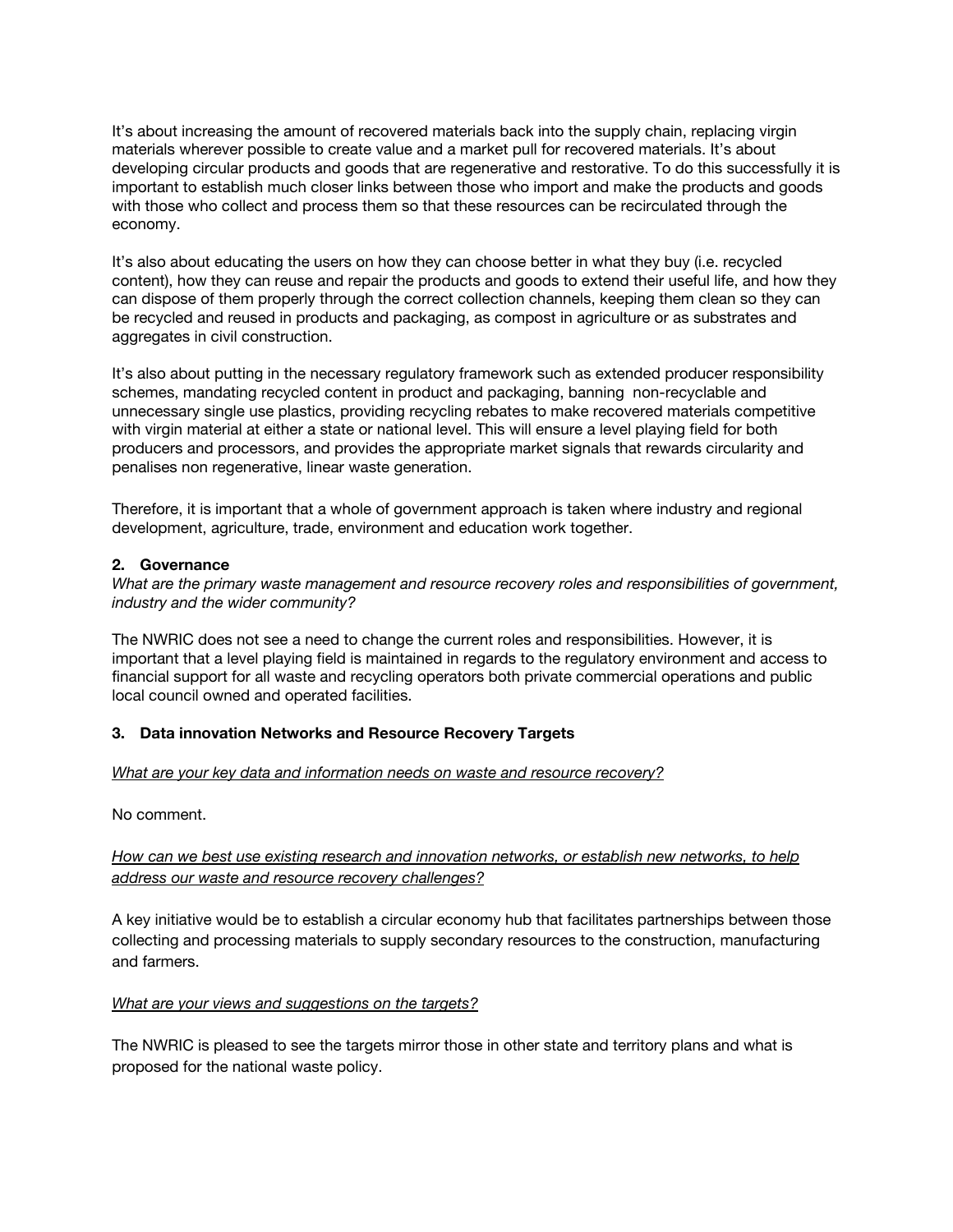What is lacking is are targets for recycled content in packaging and products types. These should be material based i.e. a target for each material type, glass, paper and in the case of paper for the 6 plastic types (and other plastic materials). As well as state and local government procurement targets for inclusion of recycled materials into roads and other construction activities.

### *Comments on specific targets*

*● ensure 100% of packaging is reusable, recyclable or compostable by 2025;*

Need to expand to include recycled content levels in paper, glass and plastic packaging. These targets need to be underpinned by a regulatory framework to ensure that companies achieve them and if not they are penalised in some way.

*● achieve a 50% average recovery rate from all waste streams by 2025 and 80% by 2030;*

Key to this will be developing local markets through positive government procurement of recycled materials in road construction and minimum recycled content levels in products and packaging.

*● have the lowest incidence of littering in the country by 2023;*

The container return scheme will hopefully help deliver this target. The NWRIC is very supportive of the introduction of this type of product stewardship scheme

*● reduce the volume of organic waste sent to landfill by 25% by 2025 and 50% by 2030;*

The proposed organic waste targets are supported. However, composting cannot occur without dedicated sites. Adding clean compost to land is essential to maintain and enhance soil health and productivity. However, where organics become contaminated with plastics, POPs<sup>3</sup> or heavy metals, they can be diverted from landfill to energy recovery (if dry, or after being dried). This approach also applies to contaminated biosolids.

*● work at the national level and with local government and businesses in Tasmania to help phase out problematic and unnecessary plastics by 2030.*

*Which waste streams would provide the best opportunities to make some early progress on the proposed targets?*

- Construction and demolition waste. Waste levies have been key in increasing resource recovery of C&D waste.
- Establishing separate food and organic collection systems for metropolitan areas to enable the diversion from landfill and recovery of nutrients for reuse in agriculture.

#### **4. Infrastructure planning**

*What do you consider are the highest priority infrastructure requirements for waste management and resource recovery in Tasmania?*

#### **5. Support resource recovery across the industry**

<sup>&</sup>lt;sup>3</sup> Persistent organic pollutants, including PFOS/FPAS, dioxins. Other common organic contaminants include solvents and fuel.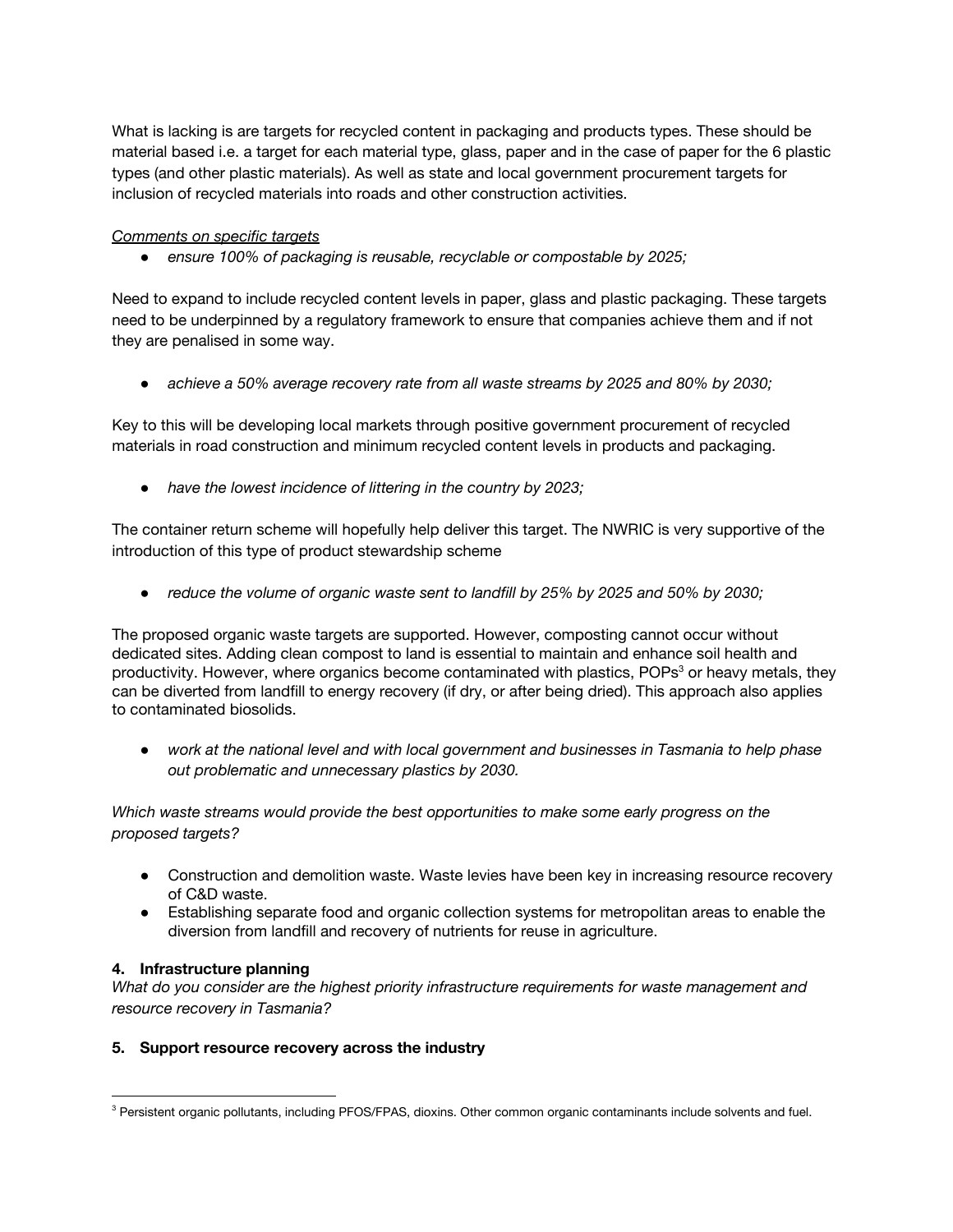*How can governments, businesses and the community best support the development of the resource recovery industry in Tasmania?*

The NWRIC considers there a seven essential components to drive high resource recovery;

- Levies structured in a manner that stimulates recycling. This could include discounts on residuals from recycling processes and/or recycling rebates for recovered materials that meet agreed specifications.
- Dedicated sites for resource recovery infrastructure. Identified in the coming Tasmanian solid waste and resource recovery infrastructure plan. These sites must be agreed between Local and State government.
- Local markets for the resources created by a circular economy. Through positive procurement of recycled materials in construction, products and packaging to create a market pull for materials. As well as removing non recyclable materials from the economy.
- Consistent policing of regulations to prevent illegal dumping for commercial gain.
- Product stewardship for key problem products, including all electronics, batteries, photovoltaics, tyres and used machine lubricating oil.
- Clear and accessible disposal points should be available for hazardous materials and goods in the waste stream.
- Ensuring businesses and the community recycle correctly. This requires consistent and regular education targeting businesses and the community. Western Australia is a great example where they have agreed on consistent messaging to reduce contamination in kerbside recycling. The work has also shown that minimum levels of investment are required to change behaviour. See attached WA report.

#### **6. Education and community engagement**

*Are you aware of any existing education materials that could be adapted for the Tasmanian context? (Please provide examples).*

- For kerbside recycling see WA kerbside recycle right.
- Love Food Hate Waste campaign.

#### **7. State and National Policy and regulatory settings**

# Which policy or regulatory settings will help us achieve the targets in this Plan and help stimulate the *resource recovery industry?*

The NWRIC believes that in order to create a circular economy, harmonisation of key elements of waste and recycling regulations are needed.

Therefore, we strongly recommend that Tasmania continue to work closely with the Federal, State and Territory governments on harmonising regulations governing waste and recycling levies and definitions, waste tracking, mass load balance reporting and data collection, collection and processing standards for organics, construction and demolition materials, materials collected via kerbside collection systems, and product stewardship schemes for all electronics, batteries, photovoltaics, packaging and containers.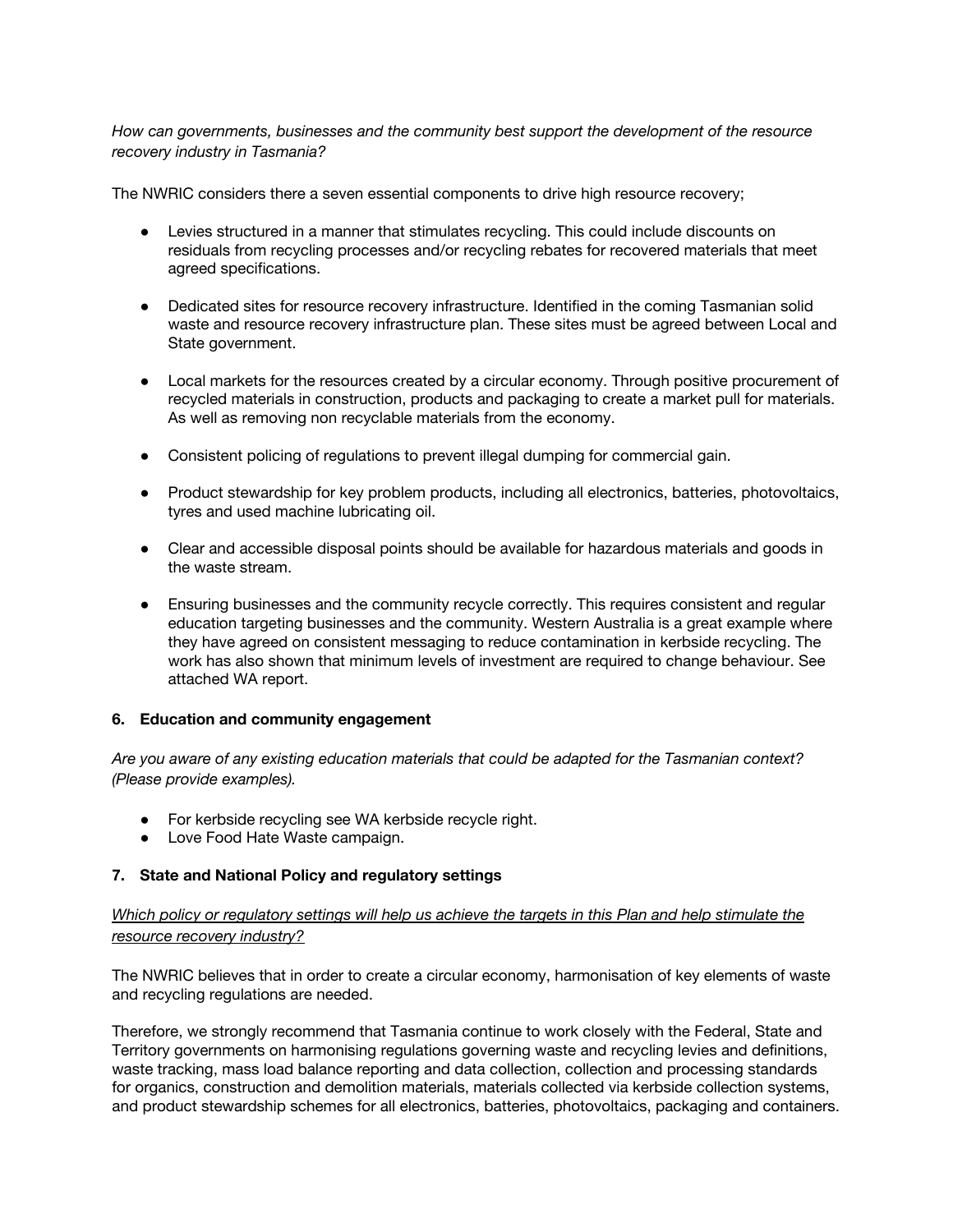#### *Do you have other comments on the Draft Waste Action Plan?*

## **OTHER COMMENTS**

### **a) Statewide waste levy**

The NWRIC supports the introduction of a state-wide waste levy in Tasmania. Please see attached our recent White Paper - Review of Waste / Landfill Levies in Australia. Levies can achieve a lot of positive outcomes. However, it is important to ensure that when establishing waste levies that you do not create a levy avoidance industry. As has occurred within NSW, Queensland and WA. This can be done by ensuring levies are priced accordingly, provide where required a recycling residual discount or recycling rebate for resource recovery activities that are not commercially viable but environmentally important, and application of the levy portability<sup>4</sup> (both within the state and interstate) and/ or proximity principle.

Ensuring definitions and administration of the levy is consistent with other states and territories. This will keep administration costs down for operators collecting the levy on behalf of the government and minimise confusion. Pricing hazardous and liquid waste also needs to be treated cautiously to ensure the levy doesn't result in inappropriate treatment or mixing of waste or mislabelling. Some of these wastes the only appropriate disposal is to landfill.

It is also important to ensure that the funds collected are managed transparently. The NWRIC recommends the Tasmanian government establish a trust fund, with clear objectives on what the funds can be spent on. As well as report annually on how the funds were spent against the objectives, the return on investment and which sector the funds were spent in i.e state, local government, business, community or waste / resource recovery industry.

#### *Recommendations from [NWRIC](https://www.nwric.com.au/wp-content/uploads/2019/10/NWRIC-White-Paper-Review-of-Waste-levies-9Oct19.pdf) White Paper - Review of Landfill Levies*

*The NWRIC recommends the following reforms to enhance the benefits and reduce the negative impacts of levies across Australia.*

### **4.1 Develop a National Levy Pricing Strategy through COAG to prevent levy avoidance and ensure local and international competitiveness of the resource recovery sector**

Facilitated by the COAG process, States and Territories need to set levies relative to each other to encourage resource recovery and the safe disposal of hazardous wastes. The levies should be structured in a manner that does not encourage the development of a levy avoidance industry as has happened in NSW, Queensland and WA due to the significant price differentials between regions and states.

In developing the pricing strategy, current levies should not be reduced as this will have a negative impact on existing waste and recycling commercial businesses.

The pricing strategy should also take into consideration the provision where appropriate of levy discounts on recycling residuals and/or recycling rebates on recovered materials that meet agreed specifications. Specifically, for the scrap metal shredding industry where due to the increasing proportion of plastics in cars and white goods, the ability to compete on the international commodity market is significantly reduced and could result in the exporting of whole cars for processing.

The NWRIC recommends that any levy discount on recycling residual or recycling rebate on recovered materials be applied consistently across all states; that a levy discount on recycling residuals or

 $4$  Levy 'portability' means that levies are charged based on where waste is generated, rather than deposited into landfill.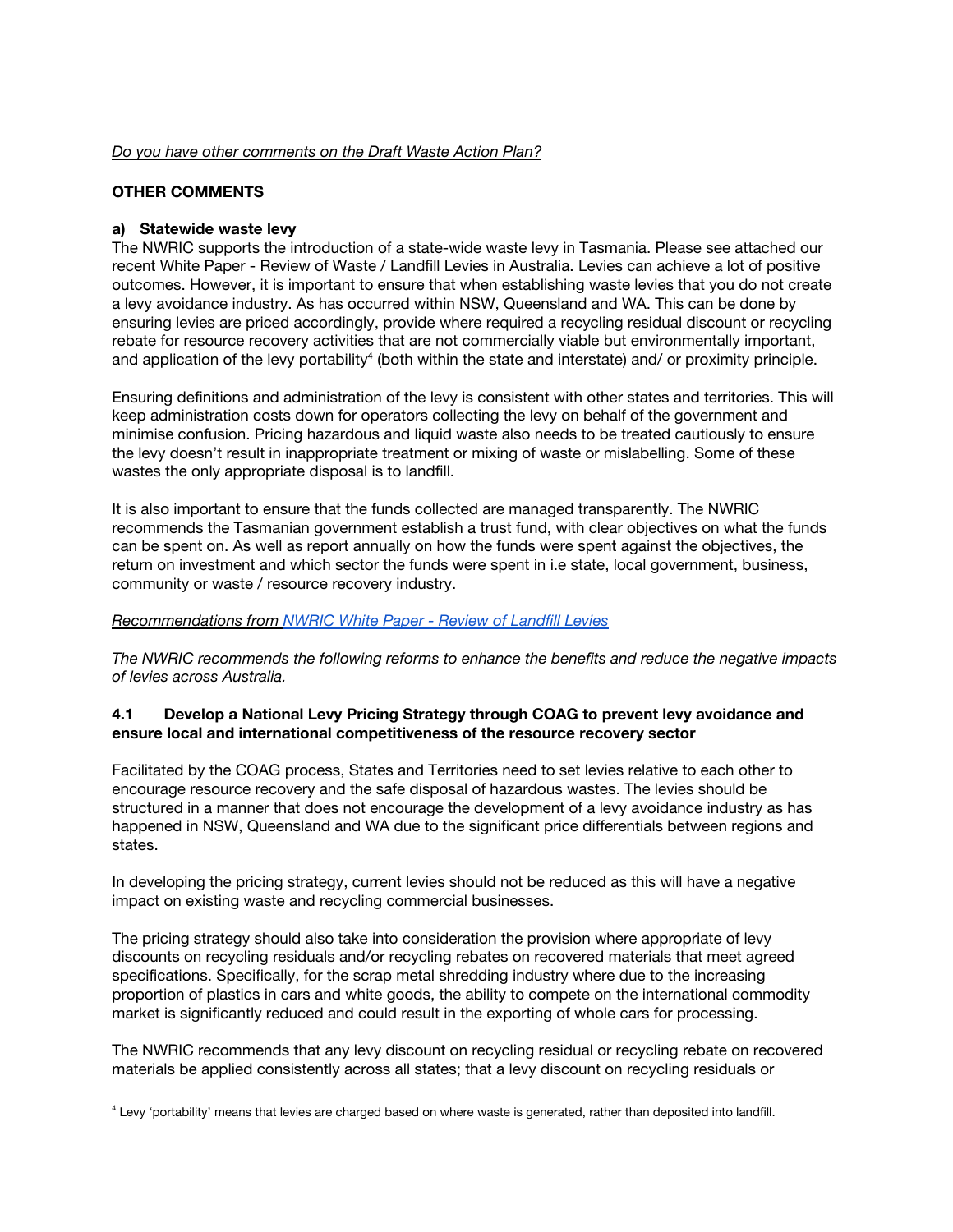recycling rebates on recovered materials only applied where there are agreed recycling performance requirements or recovered material specifications; that a levy discount on recycling residuals or recycling rebate on recovered materials should only be made available to those recycling activities that are either at a genuine competitive disadvantage, or where landfill disposal is the only disposal option for the residual generated from current best recycling practice, or where the recovered material is more expensive then the virgin material it is substituting.

Where possible recycling rebates on recovered materials should be funded by an extended producer responsibility scheme rather than the waste levy, as in the case of the Oil Stewardship Scheme.

*Waste levies can be improved in the following areas;*

- Definitions for which waste is and isn't levied (e.g. solid, liquid, prescribed and hazardous).
- Where the liability for the levy sits i.e. at the point of generation and is portable across regions and jurisdictions.
- How far waste can be moved (i.e. proximity within or across jurisdictions) including the tracking and reporting on the movement of waste.
- How the levy is collected and administered by operators on behalf of governments including daily cover discounts, the payment period for levy remittance, levy on bad debts and recovery of transactional costs transactional costs for administering levy payments.

## **4.3 More transparency and accountability by jurisdictions how much levies are raised, how they are spent and annual reporting**

With anywhere between 10% to 75% of levy funds invested back into activities to improve waste management and resource recovery there is an urgent need for jurisdictions to be more transparent on how much levy funds are collected and how they are spent each year.

Specifically, the NWRIC recommends that each jurisdiction should;

- maintain a separate waste levy trust account from which all levies collected are managed, similar to Victoria's Municipal and Industrial Levy Trust Account where all levies are retained;
- the Trust Account should have clear rules on how the funds are to be allocated and reported on including objectives that link to the State's waste avoidance, resource recovery and circular economy strategies and plans,
	- levies raised are only invested in activities consistent with the Trust Account's rules and objectives,
	- guaranteeing a minimum percentage of levies (the NWRIC suggests 50%) be spent annually on activities to implement the jurisdiction's waste avoidance and resource recovery strategies, resource recovery and remanufacturing industry development plans, market development initiatives and infrastructure plans;
	- as a minimum each jurisdiction should make funds available to;
		- government departments for waste compliance and education activities,
		- local government for compliance, education, waste reduction and resource recovery activities, and
		- the private sector to advance development of infrastructure, resource recovery and safe treatment and disposal of hazardous materials.